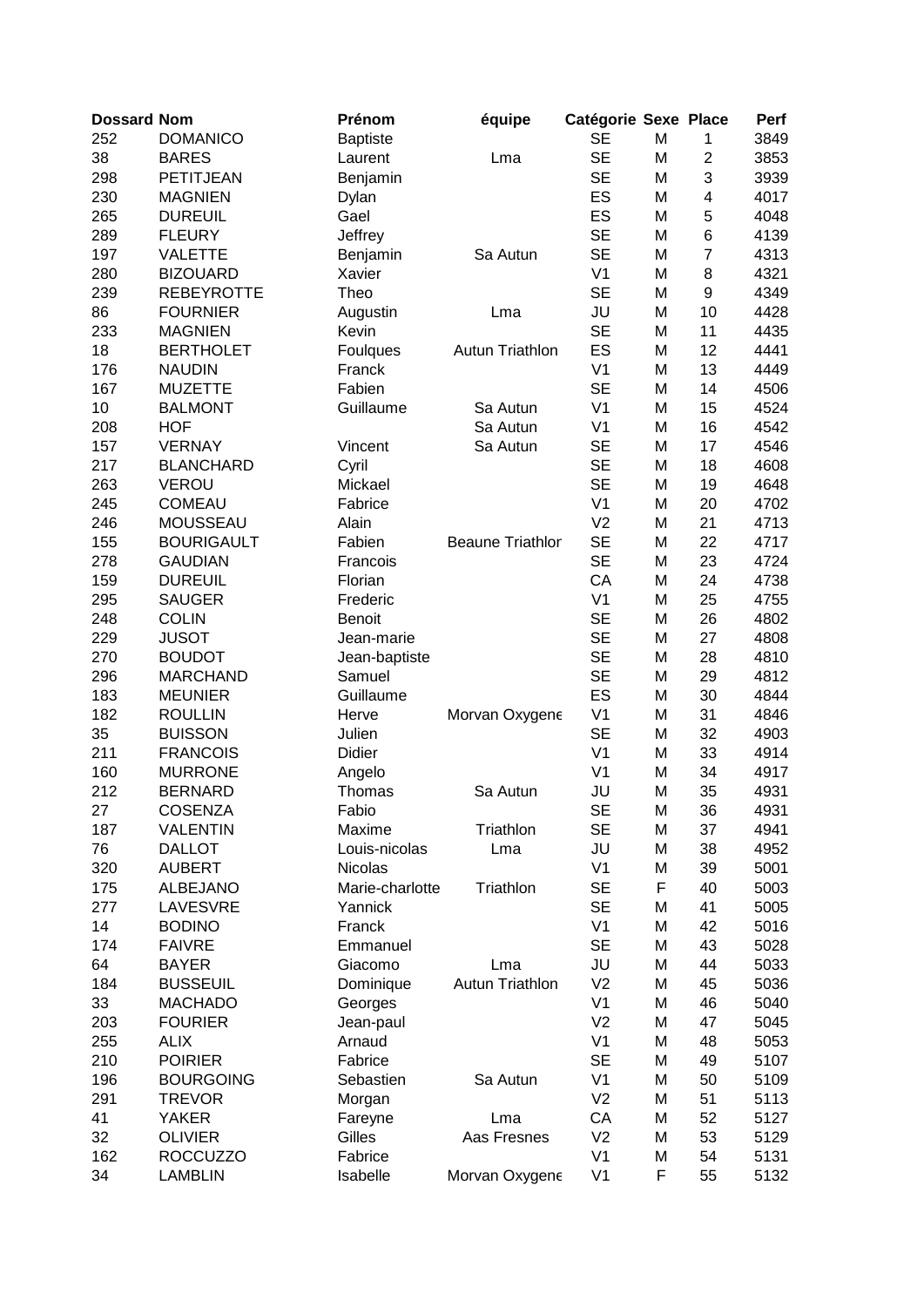| 185            | <b>FRANSIOLI</b>    | Martin          | Athle 21*                | JU             | M         | 56  | 5137 |
|----------------|---------------------|-----------------|--------------------------|----------------|-----------|-----|------|
| 3              | <b>JONAS</b>        | Christophe      |                          | V <sub>1</sub> | M         | 57  | 5143 |
| 12             | <b>BILLIER</b>      | Thomas          | Autun Triathlon          | <b>SE</b>      | M         | 58  | 5205 |
| 112            | <b>POLAK</b>        | Mathieu         | Lma                      | JU             | M         | 59  | 5218 |
| 209            | <b>GUILLERMINET</b> | Regis           | Sa Autun                 | <b>SE</b>      | M         | 60  | 5227 |
| 272            | <b>GROSPELLIER</b>  | Christophe      |                          | V <sub>1</sub> | M         | 61  | 5229 |
| 241            | <b>MALSOT</b>       | Xavier          |                          | V <sub>2</sub> | M         | 62  | 5233 |
| 164            | <b>MICHOT</b>       | Valentin        |                          | <b>SE</b>      | M         | 63  | 5238 |
| 232            | <b>BRUNOT</b>       | Adrien          |                          | ES             | M         | 64  | 5241 |
| 322            | LARGY               | Daniel          |                          | <b>SE</b>      | M         | 65  | 5243 |
| 158            | <b>PROFICHET</b>    | Arnaud          |                          | <b>SE</b>      | M         | 66  | 5258 |
| 234            | <b>SOTTY</b>        | Alexandre       |                          | V <sub>1</sub> | M         | 67  | 5304 |
| 191            | <b>DROUHIN</b>      | Fabrice         |                          | V <sub>1</sub> | M         | 68  | 5315 |
| 268            | <b>LAPLANTE</b>     | Guillaume       |                          | V <sub>1</sub> | M         | 69  | 5317 |
|                |                     |                 |                          |                |           |     |      |
| 253            | <b>GIBERT</b>       | Franck          |                          | V <sub>2</sub> | M         | 70  | 5317 |
| 306            | <b>FLEUROT</b>      | Jean            | Lma                      | ES             | M         | 71  | 5318 |
| $\overline{7}$ | <b>BAY-LAPLANTE</b> | Jean-charles    | <b>Creusot Triathlor</b> | V <sub>1</sub> | M         | 72  | 5320 |
| 219            | <b>BOUTTEVIN</b>    | Denis           |                          | V <sub>1</sub> | M         | 73  | 5323 |
| 23             | <b>FRELET</b>       | Valentin        |                          | JU             | M         | 74  | 5341 |
| 259            | <b>BEZIN</b>        | Valentin        |                          | <b>SE</b>      | M         | 75  | 5342 |
| 19             | <b>PFISTER</b>      | Valentin        | :halon/saone Ath         | <b>SE</b>      | M         | 76  | 5349 |
| 244            | <b>CHRISTEL</b>     | Daniel          | As Tournus *             | V <sub>3</sub> | M         | 77  | 5358 |
| 283            | <b>FAYOLLE</b>      | Damien          |                          | <b>SE</b>      | M         | 78  | 5405 |
| 195            | <b>BOURGOING</b>    | Nathalie        | Sa Autun                 | V <sub>1</sub> | F         | 79  | 5410 |
| 269            | <b>LEGOURRIEREC</b> | Michael         |                          | <b>SE</b>      | M         | 80  | 5423 |
| 44             | CHUBILLAU           | Louis           | Lma                      | CA             | M         | 81  | 5448 |
| 262            | <b>TISSERAND</b>    | Nicolas         | Sa Autun                 | <b>SE</b>      | M         | 82  | 5451 |
| 206            | <b>JULIEN</b>       | Laurent         |                          | V <sub>1</sub> | M         | 83  | 5455 |
| 77             | DAVIS-MENENDEZ      | Raphael         | Lma                      | JU             | M         | 84  | 5505 |
| 186            | <b>MORIN</b>        | Melissa         | Triathlon                | <b>SE</b>      | F         | 85  | 5523 |
| 22             | <b>VIGNAUD</b>      | Sandrine        |                          | V <sub>1</sub> | F         | 86  | 5535 |
| 37             | <b>DEWILDE</b>      | <b>Bertrand</b> | Lma                      | V <sub>1</sub> | M         | 87  | 5536 |
| 251            | <b>LUCAS</b>        | Marvin          |                          | <b>SE</b>      | M         | 88  | 5539 |
| 223            | <b>CORONA</b>       | Mario           |                          | V <sub>2</sub> | M         | 89  | 5539 |
| 226            | <b>MOUBARAK</b>     | Youssef         |                          | <b>SE</b>      | M         | 90  | 5549 |
| 275            | <b>RUSSO</b>        | Gael            |                          | ES             | M         | 91  | 5556 |
| 237            | <b>DURAND</b>       | Pascal          |                          | V <sub>2</sub> | ${\sf M}$ | 92  | 5559 |
| 168            | <b>LAPALUS</b>      | Florian         |                          | ES             | M         | 93  | 5602 |
| 51             | <b>TAVERNE</b>      | Felicien        | Lma                      | CA             | M         | 94  | 5605 |
| 43             | <b>YGOUF</b>        | Adrien          | Lma                      | JU             | M         | 95  | 5606 |
| 236            | <b>GIBERT</b>       | Jeremy          |                          | <b>SE</b>      | M         | 96  | 5615 |
| 309            | <b>VALERI</b>       | Benjamin        | Lma                      | ES             | M         | 97  | 5615 |
| 205            | <b>NECTOUX</b>      | <b>Baptiste</b> | Sa Autun                 | <b>SE</b>      | M         | 98  | 5616 |
| 169            | <b>DELATTRE</b>     | <b>Bruno</b>    |                          | V <sub>1</sub> | M         | 99  | 5623 |
| 240            | <b>YILMAR</b>       | Ahmed           |                          | V <sub>1</sub> | M         | 100 | 5644 |
| 200            | <b>BIR</b>          | Frederic        |                          | V <sub>1</sub> | M         | 101 | 5655 |
| 26             | LALEUVE             | Quentin         | Sa Autun                 | JU             | M         | 102 | 5703 |
| 218            | <b>VITA</b>         | Patrick         |                          | V <sub>2</sub> | M         | 103 | 5705 |
| 173            | <b>MONTCHARMONT</b> | Herve           |                          | V <sub>1</sub> | M         | 104 | 5708 |
| 287            | <b>LEQUIN</b>       | Didier          |                          | V <sub>2</sub> | M         | 105 | 5722 |
| 194            | <b>JACOPIN</b>      | Christophe      | Sa Autun                 | <b>SE</b>      | M         | 106 | 5732 |
| 238            | <b>CRETIN</b>       | Bernard         |                          | V <sub>2</sub> | M         | 107 | 5732 |
| 202            | <b>LABILLE</b>      | Emilie          |                          | <b>SE</b>      | F         | 108 |      |
| 290            | <b>SIMON</b>        | Sofia           |                          | <b>SE</b>      | F         | 109 | 5733 |
|                |                     |                 |                          |                |           |     | 5733 |
| 288            | <b>SIMON</b>        | <b>Benoit</b>   |                          | <b>SE</b>      | M         | 110 | 5738 |
| 29             | <b>VION</b>         | Jeremy          |                          | <b>SE</b>      | M         | 111 | 5748 |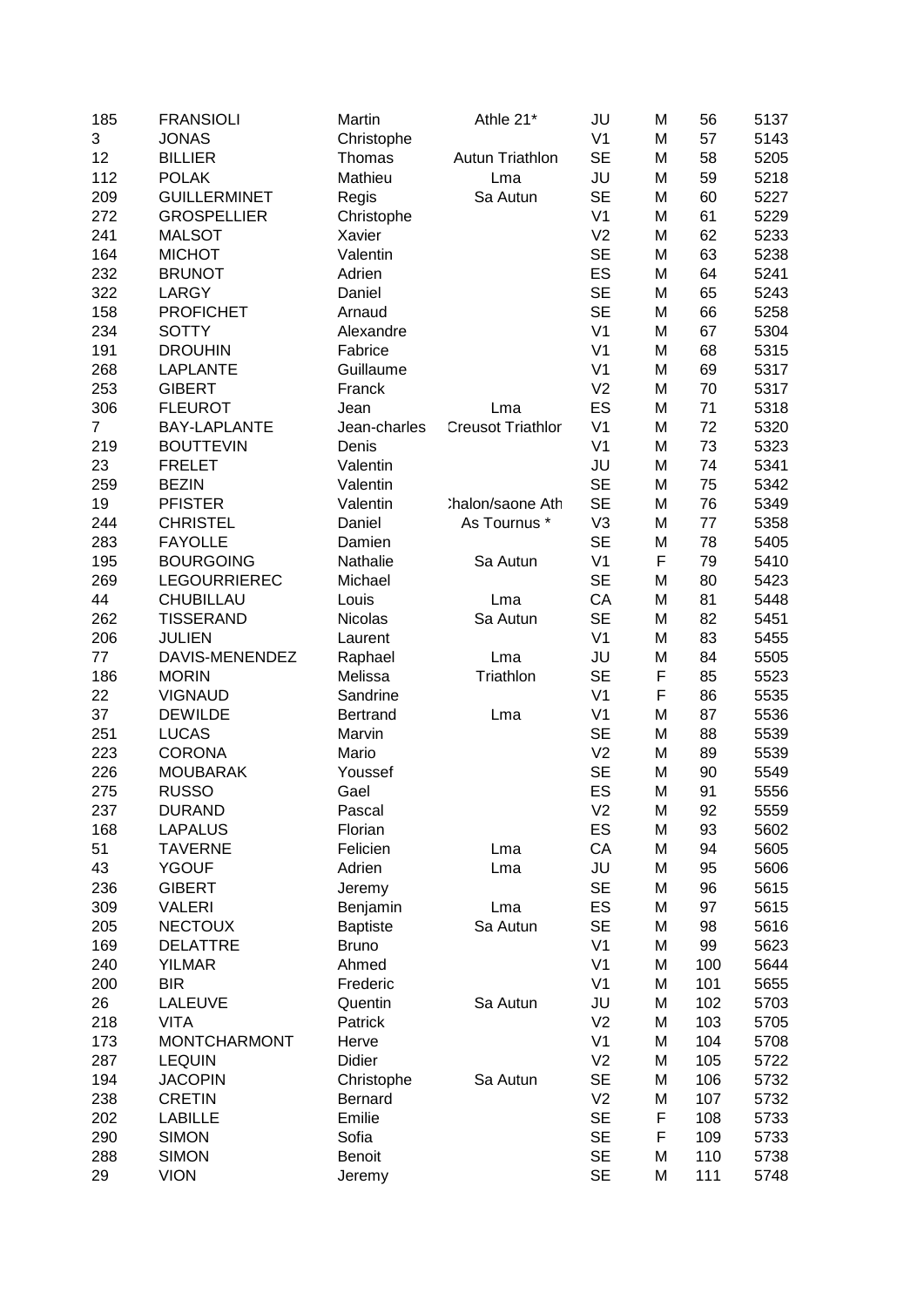| 302 | <b>AUCLAIR</b>         | Thibault        |                 | <b>SE</b>      | M | 112 | 5749  |
|-----|------------------------|-----------------|-----------------|----------------|---|-----|-------|
| 198 | <b>GAUDET</b>          | Romain          |                 | CA             | M | 113 | 5752  |
| 199 | <b>GAUDET</b>          | Philippe        |                 | V <sub>1</sub> | M | 114 | 5756  |
| 28  | <b>LACOMME</b>         | Robert          |                 | V <sub>2</sub> | M | 115 | 5759  |
| 131 | <b>GAUBERT</b>         | Marc            | Lma             | JU             | M | 116 | 5808  |
| 254 | <b>NOSBUSH</b>         | Nicolas         |                 | <b>SE</b>      | M | 117 | 5813  |
| 257 | <b>PERRIN</b>          | Michael         |                 | <b>SE</b>      | M | 118 | 5818  |
| 144 | ZANON                  | Hugo            | Lma             | JU             | M | 119 | 5820  |
| 261 | <b>BERNARD</b>         | Herve           |                 | V <sub>1</sub> | M | 120 | 5825  |
| 180 | <b>ALBAYRAK</b>        | Mustafa         |                 | V <sub>1</sub> | M | 121 | 5827  |
| 181 | <b>DELARCHE</b>        | Robert          | hle Bourgogne S | V <sub>2</sub> | M | 122 | 5835  |
| 88  | <b>GELAN</b>           | Godefroy        | Lma             | ES             | M | 123 | 5836  |
| 150 | <b>COGNAN</b>          | Pierre          | Lma             | JU             | M | 124 | 5836  |
| 118 | <b>SAHORES</b>         | Francois        |                 | JU             | M | 125 | 5836  |
|     |                        |                 | Lma             |                |   |     |       |
| 99  | <b>LOULMET</b>         | Lucas           | Lma             | ES             | M | 126 | 5837  |
| 72  | <b>CHARRIERES</b>      | Zacharie        | Lma             | ES             | M | 127 | 5837  |
| 97  | <b>LEMAIRE</b>         | Amaury          | Lma             | ES             | M | 128 | 5840  |
| 321 | <b>BOUCHARD</b>        | David           |                 | V <sub>1</sub> | M | 129 | 5848  |
| 15  | <b>PERNET</b>          | Noemi           | Sa Autun        | <b>SE</b>      | F | 130 | 5850  |
| 114 | <b>RAKOTONDRAINIBE</b> | Christian       | Lma             | JU             | M | 131 | 5851  |
| 190 | <b>COLLIN</b>          | Ludovic         |                 | <b>SE</b>      | M | 132 | 5851  |
| 67  | <b>BESSON</b>          | Clement         | Lma             | JU             | M | 133 | 5859  |
| 47  | <b>PAULINSKY</b>       | Paul            | Lma             | CA             | M | 134 | 5906  |
| 8   | <b>FONTAINE</b>        | Ludovic         |                 | <b>SE</b>      | M | 135 | 5912  |
| 11  | <b>HUEZ</b>            | Alain           |                 | V <sub>3</sub> | M | 136 | 5924  |
| 105 | <b>MEULLE</b>          | Francois        | Lma             | JU             | M | 137 | 5936  |
| 20  | <b>ANDALI</b>          | Salvatore       |                 | V <sub>2</sub> | M | 138 | 5943  |
| 50  | <b>COURCELLE</b>       | Victor          | Lma             | CA             | M | 139 | 5944  |
| 227 | <b>LAGUET</b>          | Romain          |                 | <b>SE</b>      | M | 140 | 5946  |
| 49  | <b>BONNET</b>          | Pierrick        | Lma             | CA             | M | 141 | 5956  |
| 281 | <b>NEVI</b>            | David           |                 | <b>SE</b>      | M | 142 | 10000 |
| 301 | <b>AUCLAIR</b>         | Matthieu        |                 | <b>SE</b>      | M | 143 | 10018 |
| 117 | <b>ROUSSEL</b>         | Thomas          | Lma             | JU             | M | 144 | 10023 |
| 82  | <b>DORNINGER</b>       | Erwan           | Lma             | JU             | M | 145 |       |
| 123 | <b>TONDEUX</b>         | Cyril           | Lma             | JU             | M | 146 |       |
| 91  | <b>GUILLOCHON</b>      | Corentin        | Lma             | JU             | M | 147 |       |
| 141 | <b>TESTARD</b>         | Louis           | Lma             | CA             | M | 148 |       |
| 136 | <b>LANCIEN</b>         | Benoit-joseph   | Lma             | JU             | M | 149 |       |
| 115 | <b>RICCI</b>           | Simon           | Lma             | CA             | M | 150 |       |
| 93  | <b>JEANNEL</b>         | Alexis          | Lma             | JU             | M | 151 | 10023 |
| 102 | MALAVAL                | Gabin           | Lma             | CA             | M | 152 | 10024 |
| 120 | <b>SCHILTZ</b>         | Guillaume       | Lma             | JU             | M | 153 |       |
| 134 | <b>JAMES</b>           | Corentin        | Lma             | JU             | M | 154 |       |
| 110 | <b>PAQUOT</b>          | Francois        | Lma             | JU             | M | 155 |       |
| 69  | <b>BOUCHARD</b>        | Lucas           | Lma             | JU             | M | 156 |       |
| 96  | <b>LANCIEN</b>         | Paul            | Lma             | JU             | M | 157 |       |
| 68  | <b>BOMBA</b>           | Xavier-donatien | Lma             | JU             | M | 158 |       |
| 132 | <b>GHESTEM</b>         | Alexandre       | Lma             | JU             | M | 159 |       |
| 87  |                        | Louis           |                 | JU             | M | 160 |       |
| 70  | DE BOISGROLLIER        |                 | Lma             | JU             |   | 161 |       |
|     | <b>BOUDIER</b>         | Nicolas         | Lma             |                | M |     |       |
| 71  | <b>CELLIER</b>         | Augustin        | Lma             | CA             | M | 162 |       |
| 92  | <b>HUERRE</b>          | Augustin        | Lma             | JU             | M | 163 |       |
| 100 | LOURDESSAMY            | Michel-antoine  | Lma             | JU             | M | 164 |       |
| 113 | <b>RAFFI</b>           | Pierre-jean     | Lma             | JU             | M | 165 |       |
| 271 | <b>ROFFI</b>           | Annaelle        |                 | <b>SE</b>      | F | 166 | 10058 |
| 267 | <b>LEDUC</b>           | Sylvain         |                 | <b>SE</b>      | M | 167 | 10105 |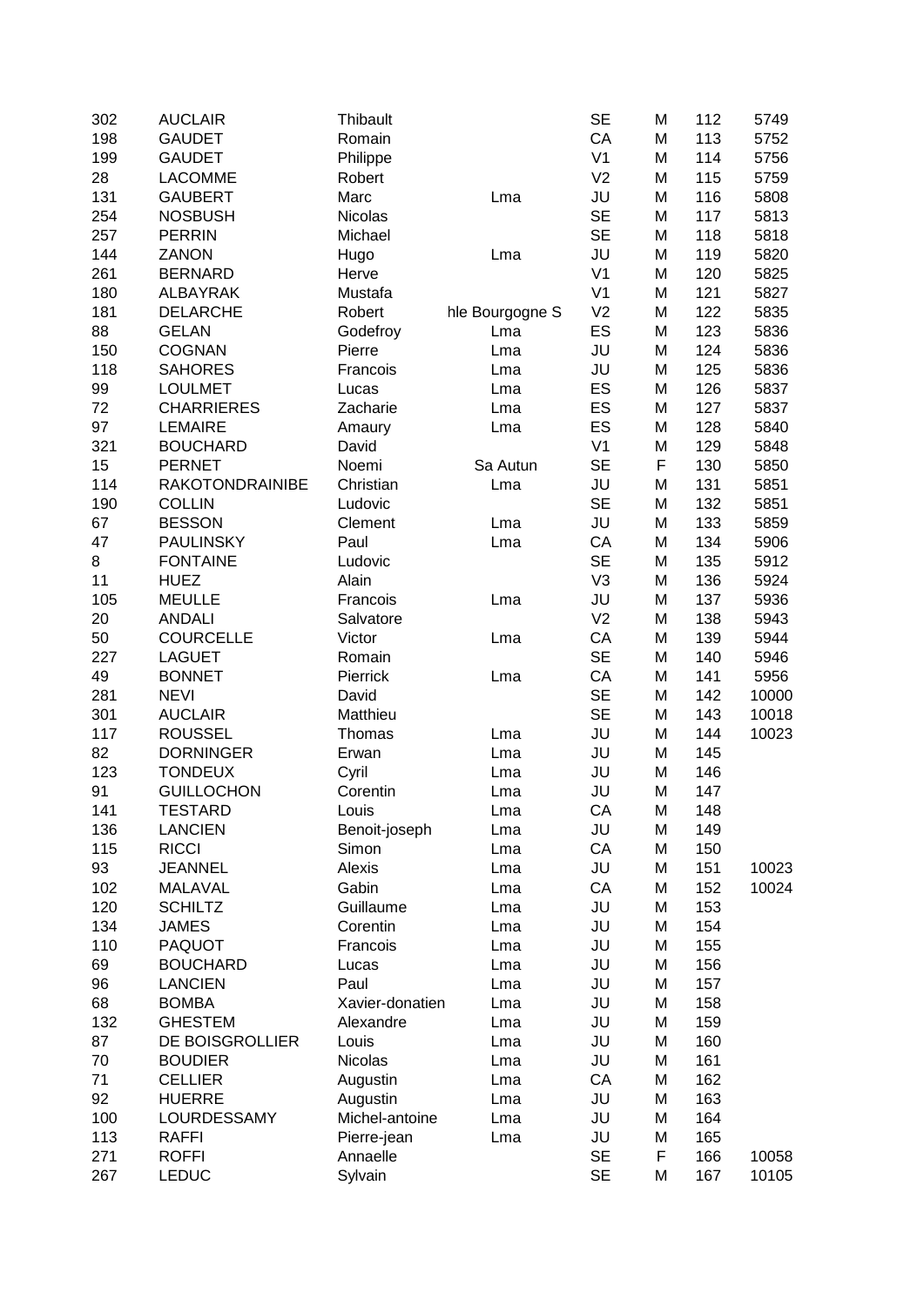| 21  | <b>RADEK</b>       | Mathieu        |                   | <b>SE</b>      | M | 168 | 10106 |
|-----|--------------------|----------------|-------------------|----------------|---|-----|-------|
| 163 | <b>BLUM</b>        | Francois       |                   | <b>SE</b>      | M | 169 | 10111 |
| 325 | <b>CARBOULET</b>   | Jean Paul      |                   | V <sub>1</sub> | M | 170 | 10116 |
| 228 | <b>THOMAS</b>      | Richard        |                   | <b>SE</b>      | M | 171 | 10122 |
| 213 | <b>LUCOTTE</b>     | Christophe     |                   | V <sub>1</sub> | M | 172 | 10126 |
| 1   | <b>FEDERICO</b>    | Eric           |                   | V <sub>1</sub> | M | 173 | 10128 |
| 171 | <b>BERNOT</b>      | Lea            |                   | <b>SE</b>      | F | 174 | 10130 |
| 122 | <b>SEIDEN</b>      | David          | Lma               | JU             | M | 175 | 10135 |
| 140 | <b>STRITMATTER</b> | Louis          | Lma               | JU             | M | 176 | 10139 |
| 274 | <b>CAPITAINE</b>   | Bertrand       |                   | V <sub>2</sub> | M | 177 | 10140 |
| 279 | <b>CLOIX</b>       | Marianne       |                   | V <sub>2</sub> | F | 178 | 10147 |
| 243 | <b>HUEZ</b>        | Laurent        |                   | V <sub>2</sub> | M | 179 | 10153 |
| 242 | <b>MALATY</b>      | Maeva          |                   | JU             | F | 180 | 10155 |
| 318 | <b>LAUDET</b>      | <b>Thierry</b> |                   | V <sub>2</sub> | M | 181 | 10156 |
| 52  | PELLISTRANDI       | Guillaume      | Lma               | CA             | M | 182 | 10214 |
| 161 | <b>LECLERC</b>     | Nicolas        |                   | <b>SE</b>      | M | 183 | 10216 |
| 222 | <b>BONNARDOT</b>   | Martine        | lontceau Triathlo | V <sub>2</sub> | F | 184 | 10229 |
| 153 | <b>CHAUSSIN</b>    | Michel         |                   | V <sub>3</sub> | M | 185 | 10230 |
| 9   | <b>MAS</b>         | Antoine        |                   | <b>SE</b>      | M | 186 | 10236 |
| 216 | <b>CHEVET</b>      | Florent        |                   | <b>SE</b>      | M | 187 | 10248 |
| 256 | <b>GUYARD</b>      | Franck         |                   | V <sub>1</sub> | M | 188 | 10255 |
| 66  | <b>BESSELLERE</b>  | Nathan         | Lma               | ES             | M | 189 | 10300 |
| 42  | <b>CAMPA</b>       | Loic           | Lma               | CA             | M | 190 | 10301 |
| 308 | <b>GOSSELIN</b>    | Amanda         |                   | ES             | F | 191 | 10302 |
| 6   | <b>JEANNIN</b>     | Stephanie      |                   | V <sub>1</sub> | F | 192 | 10303 |
| 225 | <b>JOUBERT</b>     | Patrick        |                   | V <sub>2</sub> | M | 193 | 10307 |
| 17  | <b>MONTEGUE</b>    | Robin          |                   | CA             | M | 194 | 10308 |
| 16  | <b>MONTEGUE</b>    | Norbert        |                   | V <sub>1</sub> | M | 195 | 10322 |
| 135 | <b>KITZINGER</b>   | Clodovig       | Lma               | JU             | M | 196 | 10329 |
| 300 | <b>REYNIER</b>     | Lucie          |                   | <b>SE</b>      | M | 197 | 10342 |
| 304 | <b>MULLER</b>      | Mickael        | Lma               | JU             | M | 198 | 10343 |
| 45  | <b>BAQUE</b>       | Alexis         | Lma               | CA             | M | 199 | 10346 |
| 297 | <b>CONTASSOT</b>   | Nathalie       |                   | V <sub>1</sub> | F | 200 | 10347 |
| 90  | <b>GUILLAUME</b>   | Tom            | Lma               | JU             | M | 201 | 10349 |
| 83  | <b>DUPONT</b>      | Theo           | Lma               | JU             | M | 202 | 10402 |
| 60  | <b>AZEVEDO</b>     | Sophie         | Lma               | JU             | F | 203 | 10403 |
| 58  | <b>AMBIL</b>       | Ines           | Lma               | JU             | F | 204 | 10404 |
| 310 | <b>DEVILLE</b>     | Yvan           | Lma               | ES             | M | 205 | 10404 |
| 323 | <b>MAS</b>         | Tobia          | Lma               | JU             | M | 206 | 10405 |
| 119 | <b>SARUNAC</b>     | Kylian         | Lma               | JU             | M | 207 | 10405 |
| 62  | <b>BARBETEGUY</b>  | Hugo           | Lma               | JU             | M | 208 | 10406 |
| 107 | <b>MOSSA</b>       | Norly          | Lma               | JU             | M | 209 | 10406 |
| 305 | <b>MICHEL</b>      | Quentin        | Lma               | ES             | M | 210 | 10409 |
| 61  | <b>BALDI</b>       | Andrea         | Lma               | JU             | M | 211 | 10413 |
| 307 | <b>ROY</b>         | Clement        | Lma               | JU             | M | 212 |       |
| 179 | <b>SCHREYER</b>    | Jean-pierre    |                   | V <sub>2</sub> | M | 213 |       |
| 154 | <b>MAGOT</b>       | Jean-marc      | Lma               | V <sub>2</sub> | M | 214 | 10422 |
| 250 | <b>PRIEUR</b>      | Jean-philippe  | Ea Le Creusot     | V <sub>2</sub> | M | 215 | 10429 |
| 166 | <b>VOITON</b>      | Pierre         |                   | V <sub>2</sub> | M | 216 | 10454 |
| 127 | <b>BERGON</b>      | Nicolas        | Lma               | JU             | M | 217 | 10518 |
| 220 | <b>VANNIER</b>     | Martial        |                   | V <sub>2</sub> | M | 218 | 10533 |
| 231 | <b>FALLET</b>      | Eric           |                   | V <sub>2</sub> | M | 219 | 10617 |
| 54  | <b>MUNCH</b>       | Kevin          | Lma               | CA             | M | 220 | 10619 |
| 249 | <b>GILOT</b>       | Christophe     |                   | V <sub>1</sub> | M | 221 | 10623 |
| 137 | <b>MIGEON</b>      | Nathan         | Lma               | JU             | M | 222 | 10625 |
| 126 | <b>WOUTERS</b>     | <b>Thierry</b> | Lma               | JU             | M | 223 | 10629 |
|     |                    |                |                   |                |   |     |       |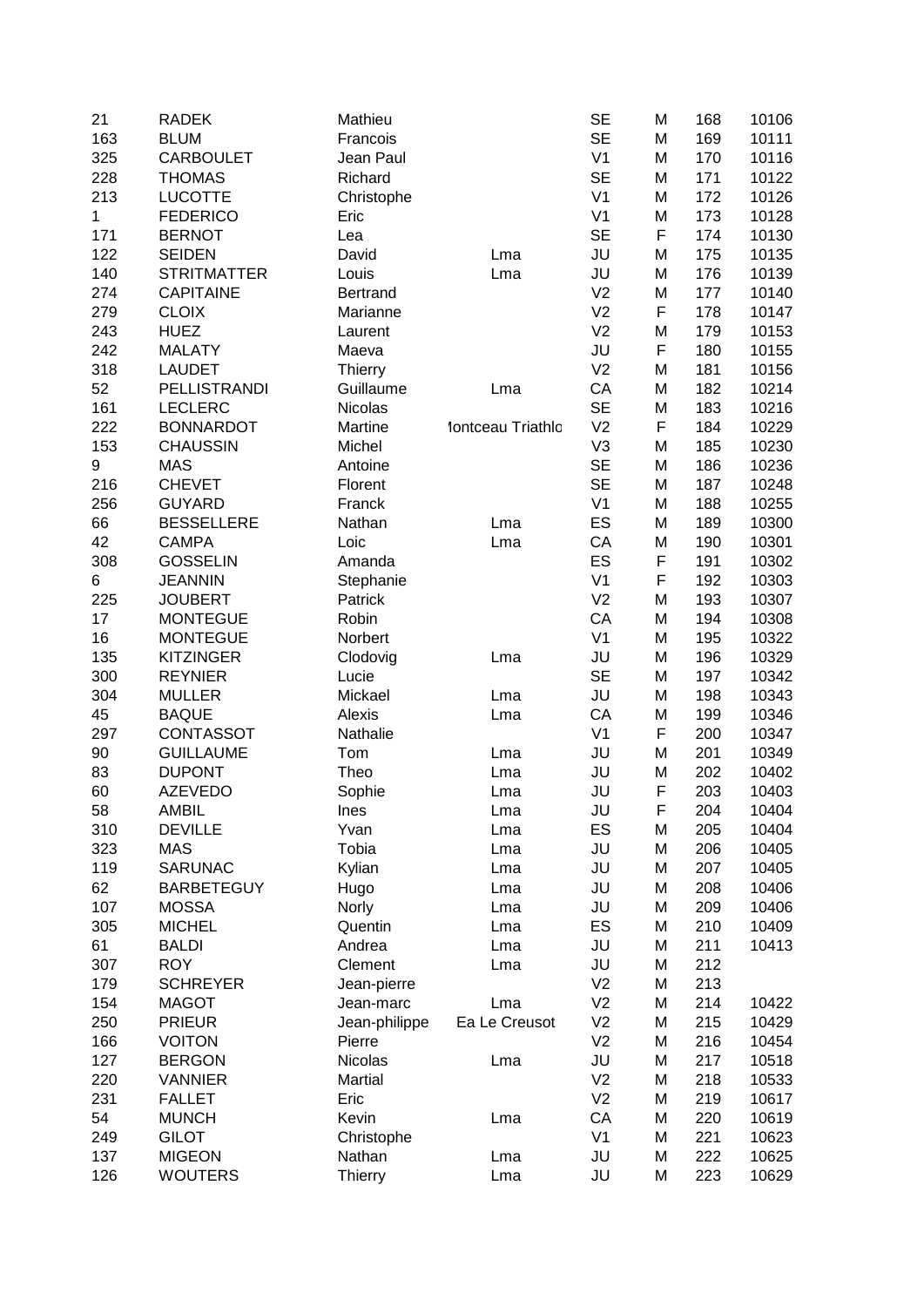| 85  | <b>FOURNIALS</b>            | Manon          | Lma               | ES             | F | 224 | 10636 |
|-----|-----------------------------|----------------|-------------------|----------------|---|-----|-------|
| 178 | <b>FOURNIER</b>             | Christine      |                   | V <sub>1</sub> | F | 225 | 10638 |
| 156 | <b>THIBAUDIN</b>            | Guillaume      |                   | JU             | M | 226 | 10639 |
| 24  | <b>FRELET</b>               | Claire         |                   | V <sub>1</sub> | F | 227 | 10711 |
| 264 | <b>LEDUC</b>                | David          |                   | V <sub>1</sub> | M | 228 | 10714 |
| 124 | <b>TRAVERSE</b>             | Coraline       | Lma               | JU             | F | 229 | 10716 |
| 324 | <b>GILQSEL</b>              | Nicolas        | Lma               | ES             | M | 230 | 10717 |
| 303 | <b>IMHOFF</b>               | Gaetan         | Lma               | ES             | M | 231 | 10718 |
| 31  | <b>RADNIC</b>               | Ranko          |                   | V <sub>2</sub> | M | 232 | 10719 |
| 276 | <b>FORET</b>                | Mathilde       |                   | CA             | M | 233 | 10725 |
| 172 | <b>GAUTHIER-GAY</b>         | Valerie        |                   | V <sub>1</sub> | F | 234 | 10733 |
| 101 | <b>LUTTENAUER</b>           | David          | Lma               | ES             | M | 235 | 10738 |
| 284 | <b>DUPONT</b>               | Laurene        |                   | <b>SE</b>      | M | 236 | 10749 |
| 46  | <b>BONNET</b>               | Pierre-olivier | Lma               | CA             | M | 237 | 10809 |
| 13  | <b>DELMOTE</b>              | Armel          |                   | V <sub>1</sub> | F | 238 | 10813 |
| 207 | <b>ROY</b>                  | Frederic       |                   | V <sub>1</sub> | M | 239 | 10814 |
| 221 | <b>BERTHIER</b>             | Charline       | lontceau Triathlo | ES             | F | 240 | 10822 |
| 148 | <b>MARSEILLE</b>            | Mathilde       | Lma               | JU             | F | 241 | 10824 |
| 147 | <b>HENRI</b>                | Claire         | Lma               | CA             | F | 242 | 10826 |
| 224 | PERRAUD                     | Patrick        |                   | V <sub>3</sub> | M | 243 | 10837 |
| 214 | <b>REBOUL</b>               | Eric           |                   | V <sub>2</sub> | M | 244 | 10846 |
| 266 | <b>PREVOST</b>              | Yohan          |                   | <b>SE</b>      | M | 245 | 10854 |
| 215 | <b>DUTARTE</b>              | Jean Pascal    |                   | V <sub>2</sub> | M | 246 | 10919 |
| 53  | <b>BERNARD</b>              | Thibault       | Lma               | CA             | M | 247 | 10954 |
| 170 | <b>GUIDET</b>               | Marcela        |                   | V <sub>1</sub> | F | 248 | 10958 |
| 165 | <b>VOITON</b>               | Marie-odile    |                   | V <sub>2</sub> | F | 249 | 11011 |
| 235 | CHOCHON LATOUCHE            | Fran9ois       |                   | <b>SE</b>      | M | 250 | 11012 |
| 146 | <b>GAGNIER</b>              | Angele         | Lma               | CA             | F | 251 | 11012 |
| 63  | <b>BAYARD</b>               | Cecile         | Lma               | JU             | F | 252 | 11014 |
| 25  | <b>FRELET</b>               | Etienne        |                   | V <sub>2</sub> | M | 253 | 11015 |
| 273 | <b>REBEYROTTE</b>           | Helia          |                   | <b>SE</b>      | M | 254 | 11026 |
| 40  | <b>HERVOUET</b>             | Malo           | Lma               | CA             | M | 255 | 11038 |
| 55  | <b>GRELET</b>               | Tom            |                   | CA             | M | 256 | 11113 |
|     |                             |                | Lma               | V <sub>4</sub> |   | 257 |       |
| 247 | <b>RUBIO</b><br><b>GURY</b> | Domingo        | Sa Autun          |                | M |     | 11140 |
| 133 |                             | Florian        | Lma               | JU             | M | 258 | 11141 |
| 143 | <b>WISNIEWSKI</b>           | Gabriel        | Lma               | JU             | M | 259 | 11300 |
| 177 | <b>PRIVAT</b>               | Jean-paul      |                   | V <sub>3</sub> | M | 260 | 11322 |
| 30  | <b>GADREY</b>               | Pauline        |                   | <b>SE</b>      | F | 261 | 11327 |
| 201 | <b>DECLERC</b>              | Christophe     |                   | V <sub>1</sub> | M | 262 | 11353 |
| 282 | <b>VOLOT</b>                | Jean Michel    |                   | V <sub>1</sub> | M | 263 | 11454 |
| 294 | <b>HUE</b>                  | Martine        |                   | V <sub>2</sub> | F | 264 | 11454 |
| 292 | <b>DELBURY</b>              | Edwige         |                   | V <sub>3</sub> | F | 265 | 11520 |
| 204 | VILLENEUVE                  | Tony           | Sa Autun          | JU             | M | 266 | 11635 |
| 104 | <b>MENAND</b>               | Elea           | Lma               | JU             | F | 267 | 11636 |
| 139 | RAYNAUD                     | Leo            | Lma               | JU             | M | 268 | 11658 |
| 130 | <b>DELGADO</b>              | Xavier         | Lma               | JU             | M | 269 | 11658 |
| 138 | <b>PERRAT</b>               | Jimmy          | Lma               | JU             | M | 270 | 11759 |
| 56  | <b>CHARLES</b>              | Paul           | Lma               | CA             | M | 271 | 11837 |
| 152 | <b>BERNARDON</b>            | Jean-marie     | Lma               | V <sub>2</sub> | M | 272 | 11837 |
| 151 | <b>SEVENIER</b>             | Cyril          | Lma               | V <sub>1</sub> | M | 273 | 11841 |
| 286 | <b>GAUDIAU</b>              | Laura          |                   | <b>SE</b>      | M | 274 | 12006 |
| 293 | <b>MASSARD</b>              | Isabelle       |                   | V <sub>1</sub> | F | 275 | 12007 |
| 145 | <b>BERNIER</b>              | Genevieve      | Lma               | JU             | F | 276 | 12008 |
| 149 | <b>TINOT</b>                | Manon          | Lma               | CA             | F | 277 | 12009 |
| 319 | <b>CHALIAU MAGRIN</b>       | Caroline       |                   | V <sub>1</sub> | F | 278 | 12229 |
| 36  | <b>BONNARDOT</b>            | Nadine         |                   | V <sub>1</sub> | F | 279 | 12252 |